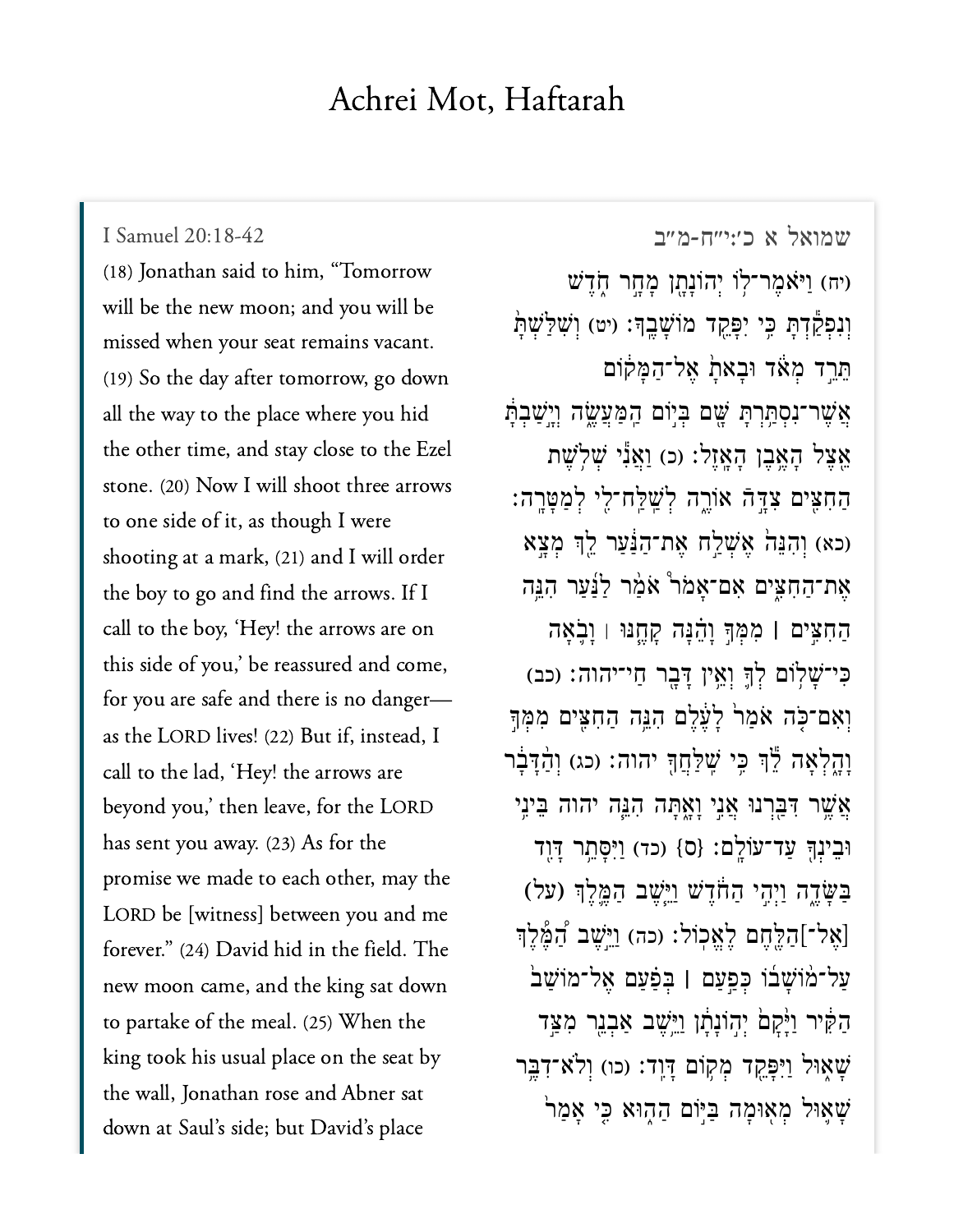vacant. (26) That day, however, Saul said nothing. "It's accidental," he )<br>Saul said nothing. "It's accidental," he<br>thought. "He must be unclean and not  $\frac{1}{2}$  thought. "He must be unclean and not<br>yet cleansed." (27) But on the day after yet cleansed." (27) But on the day after<br>the new moon, the second day, David's .<br>the new moon, the second day, David's<br>place was vacant again. So Saul said to place was vacant again. So Saul said to place was vacant again. So Saul said to<br>his son Jonathan, "Why didn't the son of<br>Jesse come to the meal vesterday or Jesse come to the meal yesterday or Jesse come to the meal yesterday or<br>today?" (28) Jonathan answered Saul,<br>"David begged leave of me to go to "David begged leave of me to go to "David begged leave of me to go to<br>Bethlehem. (29) He said, 'Please let me<br>go, for we are going to have a family go, for we are going to have a family<br>feast in our town and my brother has e<br>feast in our town and my brother has<br>summoned me to it. Do me a favor, let summoned me to it. Do me a favor, let<br>me slip away to see my kinsmen.' That me slip away to see my kinsmen.' Th<br>is why he has not come to the king's is why he has not come to the king's is why he has not come to the king's<br>table." (30) Saul flew into a rage against<br>Jonathan. "You son of a perverse, Jonathan. "You son of a perverse, Jonathan. "You son of a perverse,<br>rebellious woman!" he shouted. "I know<br>that you side with the son of Jesse—to that you side with the son of Jesse—to<br>vour shame, and to the shame of vour your shame, and to the shame of your<br>mother's nakedness! (31) For as long as .<br>mother's nakedness! (31) For as long as<br>the son of Jesse lives on earth, neither the son of Jesse lives on earth, neither<br>vou nor your kingship will be secure. you nor your kingship will be secure.<br>Now then, have him brought to me, for .<br>Now then, have him brought to<br>he is marked for death." (32) But he is marked for death." (32) But he is marked for death." (32) But<br>Ionathan spoke up and said to his father, Jonathan spoke up and said to his father<br>"Why should he be put to death? What<br>has he done?" (33) At that, Saul threw has he done?" (33) At that, Saul threw<br>his spear at him to strike him down; and

ִמְקֶ֣רה ֔הּוא ִּבְלִּ֥תי ָט֛הֹור ֖הּוא ִּכי־ֹ֥לא ּטָהְוֹר: {ס} (כז) וַיְּהִי מֶמַּחֲרֶת הַחֹדֵשׁ ָהַשֵּׁנִי וַיִּפָּקֵד מִקְוֹם דַּוֶד {פ<sub>ּ</sub>} וַיָּאֹמֶר ֿשָׁאוּל אֵל־יְהוֹנָתֶן בְּנוֹ מַדּוּעַ לֹא־בָא ֶבן־ִיַׁ֛שי ַּגם־ְּת֥מֹול ַּגם־ַהּ֖יֹום ֶאל־ַהָּֽלֶחם׃ וכח) וַיַּעַן יְהוֹנָתָן אֵת־שָׁאָוּל נִשְׁא נְשָׁאֲל דָּוֶד מֵעְמָּדֵי עַד־בֵּית לֻחֲם: (כט) ַוַּיֹּאמֶר שַׁלְחֵנִי נָֿא כֵּי זָּבָה מִשְׁפָּחָה לָנוּ ָבִעִּיר וְהָוּא צְוַה־לְ<sup>וֹ</sup> אֲחָי וְעֲתַּה ִאם־ָמָ֤צאִתי ֵח֙ן ְּבֵעיֶ֔ניָך ִאָּ֥מְלָטה ָּ֖נא וְאֶרְאֶה אֶת־אֶחֶי עַל־כֶּן לֹא־ָבָ<sup>ׂ</sup>א ֶאל־ֻׁשְלַ֖חן ַהֶּֽמֶלְך׃ }ס{ )ל( ַוִּֽיַחר־ַ֤אף ְּשָׁאוּל בִּיהִוֹנַתַן וַיִּאמֶר לֹו בֵּן־נַעֲוֶת ָהַמַּרְדִּוּת הֲלְוֹא יָדַׂעָתִּי כֵּי־בֹחֱר אַתָּה יָׂבֶן־יִשָּׁי לְבָ**ٰ**שְׁתִּֽדְּ וּלְבִ**ּ**שֵׁת עֵרְוֵת אָמֵדּֽ: (לא) כֵּי כָל־הַיָּמִים אֲשֶׁר בֵּן־יִשָׁי ּ חֵי ַעַל־הָאֲדָמָה לְא תִכְּוֹן אַתֶּה וּמַלְכוּתֶךָ וְעֲתֵּה שְׁלֵּח וְקֵח אֹתוֹ אֵ<sup>ּנ</sup>ַי כֵּי בֶן־מֶוֶת הִוּא: {ס} (לב) וַ<sup>גַּ</sup>עֲןְ יִהְוֹנַתַן אֵת־שָׁאִוּל ָאָבִיו וַיִּאָמֶר אֶלֵיו לֵמָּה יוּמֶת מֱה עָשֶׂה: (לג) וַ<sup>גְּ</sup>טֵל שַׁאִוּל אֲת־הַחֲנִית עַלֵיו לְהַכֹּתוֹ וַיֵּ֫דַע<sup>ׁ</sup> יִהְוֹנַתֲן כִּי־כֵרֲלָה הֵיא מֵעֵם אָבִיו לְהָמֶית אֶת־דָּוֶד: {ס} (לד) וַיֵּקָם יְהִוֹּנָתֵן מֵעֵם הַשִּׁלְחֵן בַּחֲרִי־**א**ָף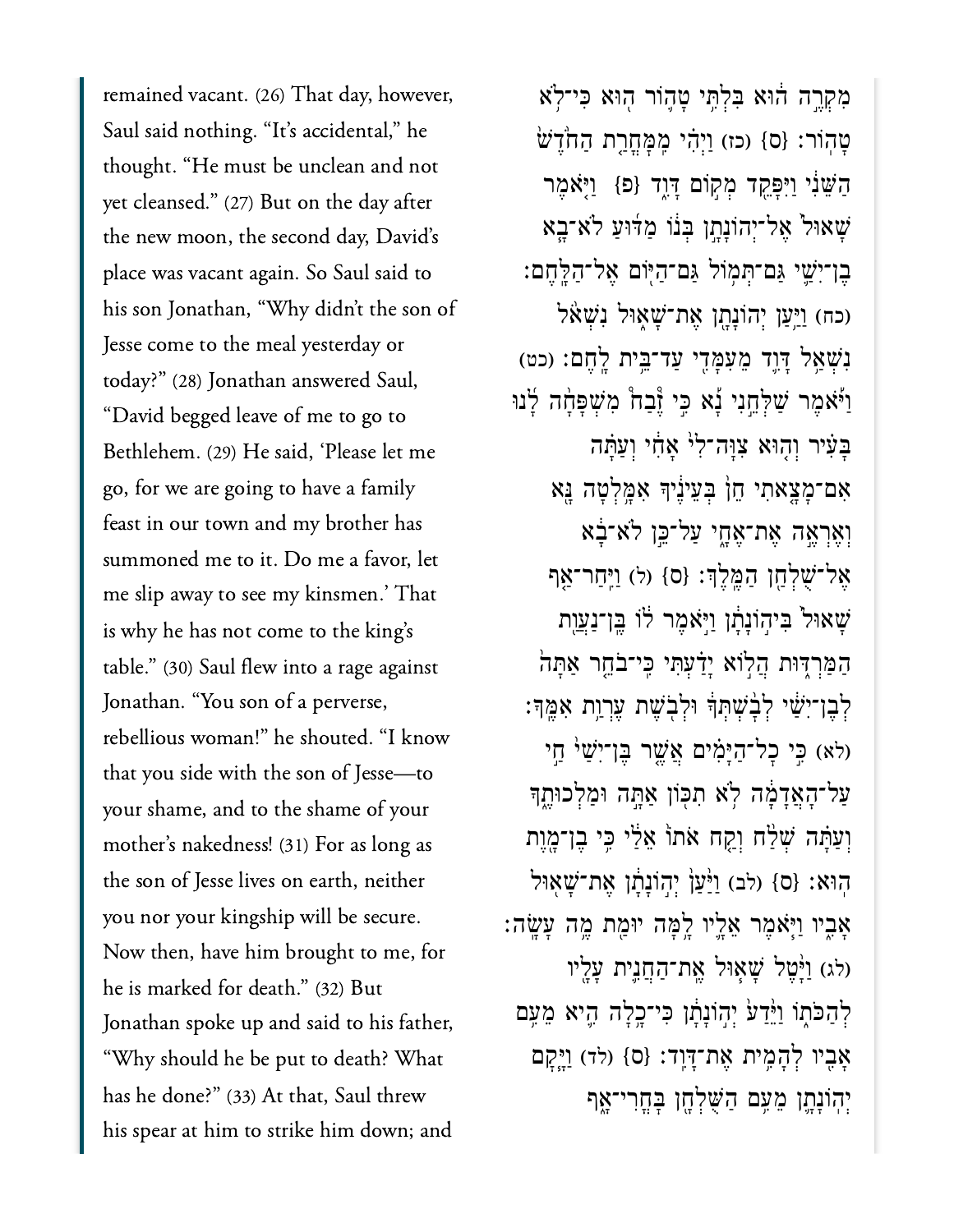<u>leading</u><br>Tonathan realized that his father was Jonathan realized that his father was<br>determined to do away with David. (34)<br>Jonathan rose from the table in a rage. Jonathan rose from the table in a rage.<br>He ate no food on the second day of the He ate no food on the second day of<br>new moon, because he was grieved new moon, because he was grieved new moon, because he was grieved<br>about David, and because his father had<br>humiliated him. (35) In the morning, humiliated him. (35) In the morning,<br>Jonathan went out into the open for the Jonathan went out into the open for the Jonathan went out into the open for the<br>meeting with David, accompanied by a<br>young boy. (36) He said to the boy, "Run young boy. (36) He said to the boy, "Rur<br>ahead and find the arrows that I shoot." )<br>ahead and find the arrows that I shoot.<br>And as the boy ran, he shot the arrows And as the boy ran, he shot the arrows And as the boy ran, he shot the arrows<br>past him. (37) When the boy came to the<br>place where the arrows shot by Jonathan .<br>place where the arrows shot by Jonath<br>had fallen, Ionathan called out to the had fallen, Jonathan called out to the .<br>had fallen, Jonathan called out to the<br>boy, "Hey, the arrows are beyond you!"<br>(38) And Jonathan called after the boy, w.<br>(38) And Jonathan called after the l<br>"Ouick, hurry up. Don't stop!" So "Quick, hurry up. Don't stop!" So "Quick, hurry up. Don't stop!" So<br>Jonathan's boy gathered the arrows and<br>came back to his master.— (39) The bov  $s$  came back to his master.— (39) The box suspected nothing; only Jonathan and suspected nothing; only Jonathan an<br>David knew the arrangement.— (40) David knew the arrangement.—  $(40)$ David knew the arrangement.— (40)<br>Jonathan handed the gear to his boy and<br>told him, "Take these back to the town." told him, "Take these back to the to<br>(41) When the bov got there, David (41) When the boy got there, David (41) When the boy got there, David<br>emerged from his concealment at the<br>Negeb. He flung himself face down on Negeb. He flung himself face down on<br>the ground and bowed low three times. the ground and bowed low three<br>They kissed each other and wept They kissed each other and wept together; David wept the longer. (42)

וִּלְאֹ־אַבְּל בְּיוֹם־הַחָדֵשׁ הַשֵּׁנִי לֶחֱם כֵּי ַנְעָצַבׂ אֱל־דָּוֹֽד כֵּי הִכְלְמְוֹ אָבִיו: {ס} (לה) וַיְהָי בַבֹּקֵר וַיֵּצֵא יְהוֹנָתֱן הַשֶּׂדֶה לְמֹוֹעֵד דָּוָד וְנַעַר קָטְן עִמְּוֹ: (לו) וַיְּאֹמֵר ַלְנַעֲרֹוֹ רָ֫ץ מְצֵא נָא אֶת־הֲחָצִים אֲשֵׁר ָאַנֹכִי מֹוֹרֶה הַנֵּעַר רָ֫ץ וְהוּא־יָרֱה הַחֵֵצִי לְהָעֲבְרֹוֹ: (לז) וַיַּבְאׁ הַּנַּעַר עַד־מִקְוֹם ַהֵ֔חִצי ֲאֶׁ֥שר ָיָ֖רה ְיהֹוָנָ֑תן ַוִּיְקָ֨רא ְיהֹוָנָ֜תן ַאֲחֲרֵי הַנַּעַרֹ וַיֹּאמֶר הֲלִוֹא הַחֵצִי מְמִךְ וָהָלְאָה: (לח) וַיִּקְרָא יְהִוֹנָתָן אַחֲרֵי הַבַּּעַר מְהֵרֶה חָוּשָׁה אָל־תַּעֲמֶד וַיְלַקֵּט נַעַר ִיְיָהֵיִה חֻוּשָׁה אֲל־תַּעֲמֶד וַיְלַקֵּט נַעֲ<br>מְהֵרֶה חְוּשָׁה אֲל־תַּעֲמֶד וַיְלַקֵּט נַעֲ<br>יְהְוֹנָתָן אֶת־[הַחִּצִּים] (החצי) וַיָּבָא ָאֲל־אֲדֹנֵיו: (לט) וְהַנֵּעַר לֹא־יַדֵע מְאִוּמַה ַאָךְ יִהְוֹנָתַן ְוָדָוִד יַדְעִוּ אֶת־הַדָּבָר: {ס} )מ( ַוִּיֵּ֤תן ְיֽהֹוָנָת֙ן ֶאת־ֵּכָ֔ליו ֶאל־ַהַּ֖נַער יִאָּשֶׁר־לְוֹ וַיְ*ּׂא*ָמֶר לֹוֹ לֵךְ הָבֵיא הָעֵיר: (מא) הַנַּֿעַר בָּאׂ וְדָוִד קֶם מֵאֵצֵל הַנֵּגֵב ַוַיִּפֿל לְאַפֵּיו אֲרִצָה וַיִּשְׁתַּחוּ שַׁלְשׁ ְּפָעִ֑מים ַֽוִּיְּׁש֣קּו **׀** ִ֣איׁש ֶאת־ֵרֵ֗עהּו ַוִּיְבּכּ֙ו (מב) אי*ָשׁ אֶת־רֲעֲ*הוּ עַד־דָּוֶד הָגְדֵּיל: וַיִּאָמֶר יִהוֹנַתַן לְדָוֶד לֵדְּ לְשָׁלִוֹם אֲשֶׁר ַנְשָׁבָּٰעָנוּ שָׁנֵינוּ אֲנָחָנוּ בְּשֵׁם יהוה לֵאמֹר יהוה ִיְהֶ֣יה **׀** ֵּביִ֣ני ּוֵביֶ֗נָך ּוֵ֥בין ַזְרִ֛עי ּוֵ֥בין ַזְרֲעָ֖ך ַעד־עֹוָֽלם׃ }פ{